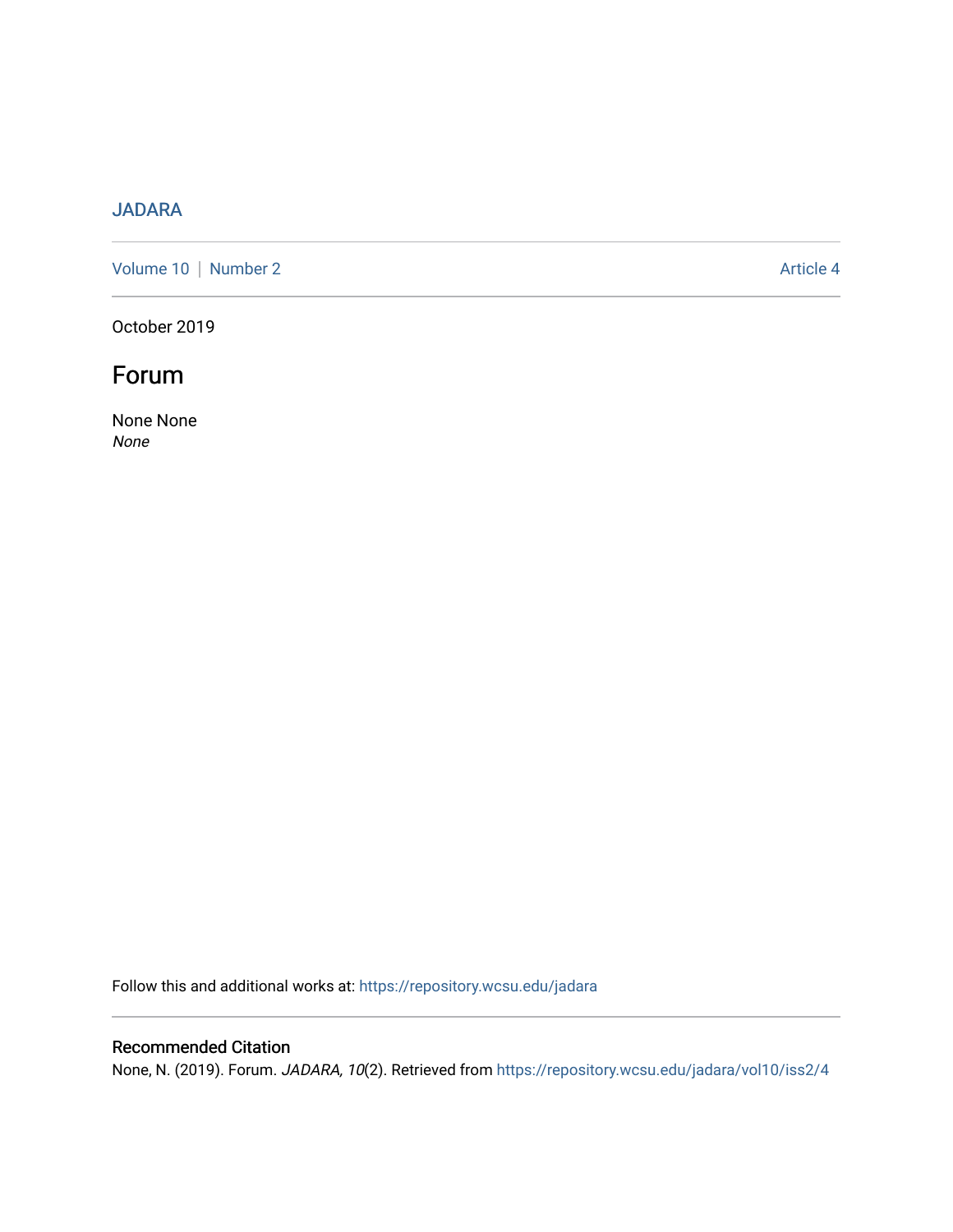None: Forum

#### FORUM

#### Dear Editor:

Art Buchwald, the syndicated columnist, spoke at a meeting I attended the other night, and while he was speaking I was reminded of something he had previously written. It was, "We are using up rhetoric so fast in this country that we will be speechless by 1985. This is a country that thrives on meetings. Three Americans can't have breakfast, lunch or dinner together without booking a speaker to address them. We are holding more conventions, more protest meetings, and more fund-raising events than at any time in our history. People have no solutions to any of the problems we face, so they demand supposed experts to solve their problems for them. Unfortunately, the more complicated our problems become, the more meetings we hold; thus, the fewer experts we will have to go around." When I returned home with this thought in mind, I found yet another invitation to attend a meeting, and that is what has prompted this letter.

Even though I am retired, and my enthusiasm for causes is diminished, I am torn with desire to attend these many meetings, to participate, and to remain one of the gang, but there must be a limit. I can only imagine what today's plethora of meetings must do to one of greater enthusiasm and ambition. Because I am retired, meetings do not interfere with my involvement with the amusements of retirement, but I can only imagine how many rehab case solutions are deferred by the excuse of a meeting to attend. But my point is not to depreciate the worth of meetings to inform, to elevate, to inspire, and other wise improve one's ability to perform well in his work. Rather, it is to suggest a way in which such can be accomplished while reducing the total number of meetings.

My suggestion is that we hold joint meetings as a substitute for some of the numerous organizational meetings which demand the attendance of many of the same individuals because of their multiple memberships. It is not to be supposed that there could be one massive convention in which all organizations participate, but it is reasonable to think that there are a number of groups that could meet jointly to consider common problems, and set aside time during the same gathering for separate consideration of problems peculiar to each organization. Obviously, convinced oralists would have little in common with rabid manualists, but for example, the PRWAD does hold common ground with the Registry of Interpreters for the Deaf, the Convention of American Instructors of the Deaf, the Conference of Executives of American Schools for the Deaf, the National Rehabilitation Association, the National Association of the Deaf, the Alexander Graham Bell Association for the Deaf, and the National Association of State Directors of Special Education to name but a few.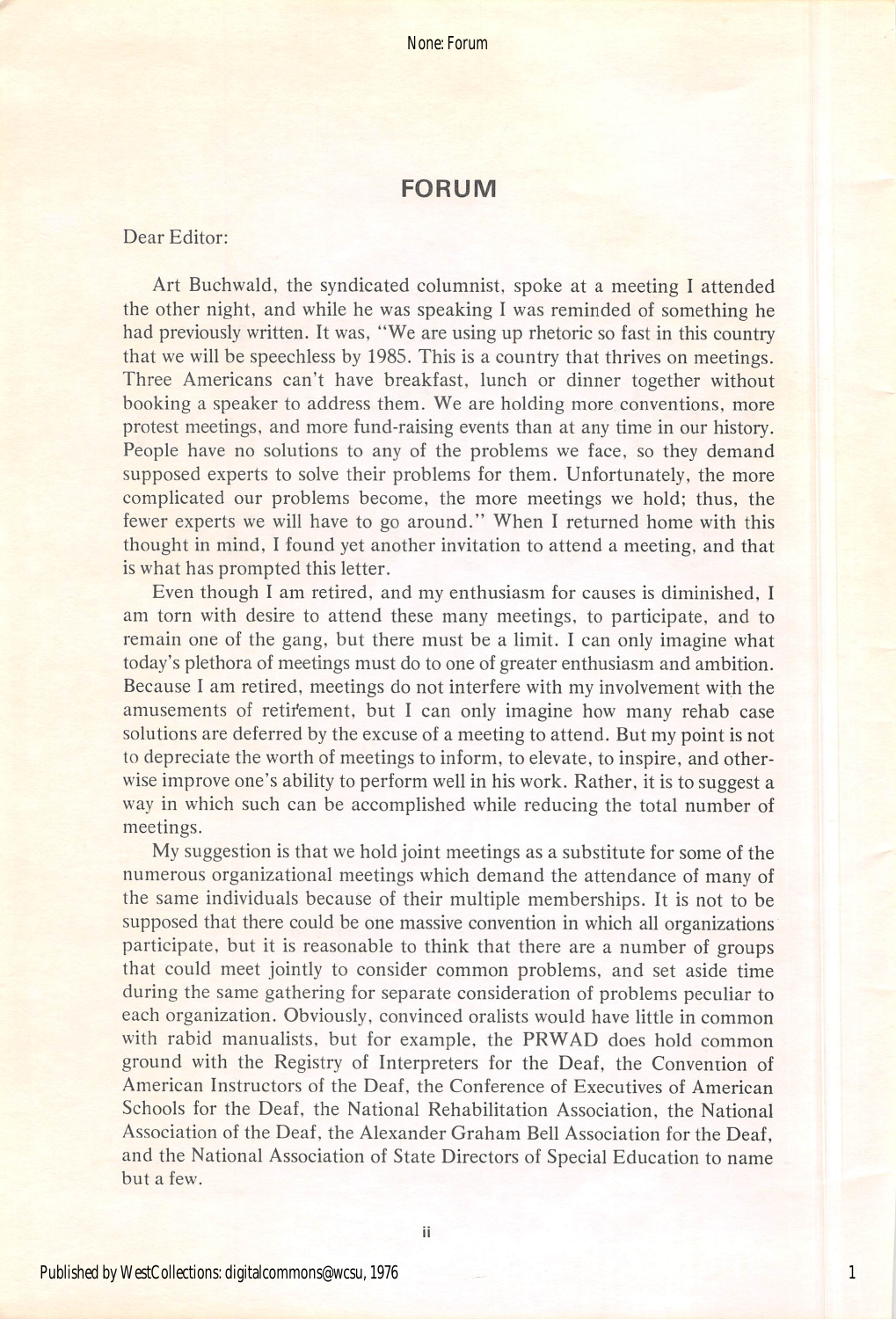Therefore, I suggest that this matter of joint meetings be taken under serious consideration. Maybe one great ingathering of all organizations in Madison Square Garden is not such a bad idea after all.

Arthur G. Norris

#### INTERNATIONAL CONGRESS COMMITTEE ON THE EDUCATION OF THE DEAF

The International Congress on the Education of the Deaf in its final plenary session in Tokyo, August, 1975, voted to establish an International Congress Committee on the Education of the Deaf. The aim was to create a mechanism to insure a more orderly continuity in such congresses and to utilize the experience of countries that had hosted previous congresses to assist in the organization of future meetings. Furthermore, since a number of countries at the Tokyo Congress had expressed interest in hosting a congress in 1980, it was recognized that a representative committee could be helpful in receiving and evaluating proposals that met criteria established by the Congress. The Committee has no official status but it does reflect the intent of the participants in the 1975 Congress. Its decisions and recommendations are not binding on any group or nation.

The specific purposes of the Committee are:

- 1. To solicit, evaluate and select a host country.
- 2. To serve in an advisory capacity to the host country selected.
- 3. To prepare and present at the 1980 Congress a plan for a permanent structure for future International Congresses on Education of the Deaf.
- 4. To establish the means whereby funding can be obtained for the continuing functioning of the Committee so that it can carry out its purposes.

The following criteria were suggested as guidelines for developing and evaluating proposals:

- 1. The capacity to provide the necessary translating and interpreting services, including interpretation into manual communication, is present.
- 2. There are various diagnostic and educational programs for the hearing impaired available in a variety of settings.
- 3. There are a variety of experts in the appropriate fields available to be called upon for participation in the Congress.
- 4. The geographical setting should be considered, particularly as it relates to where the preceding Congresses were held and feasibility for travel for those attending.
- 5. There is evidence of national commitment to hold the Congress.
- 6. There is evidence of adequate financial support.
- 7. The host country has political stability.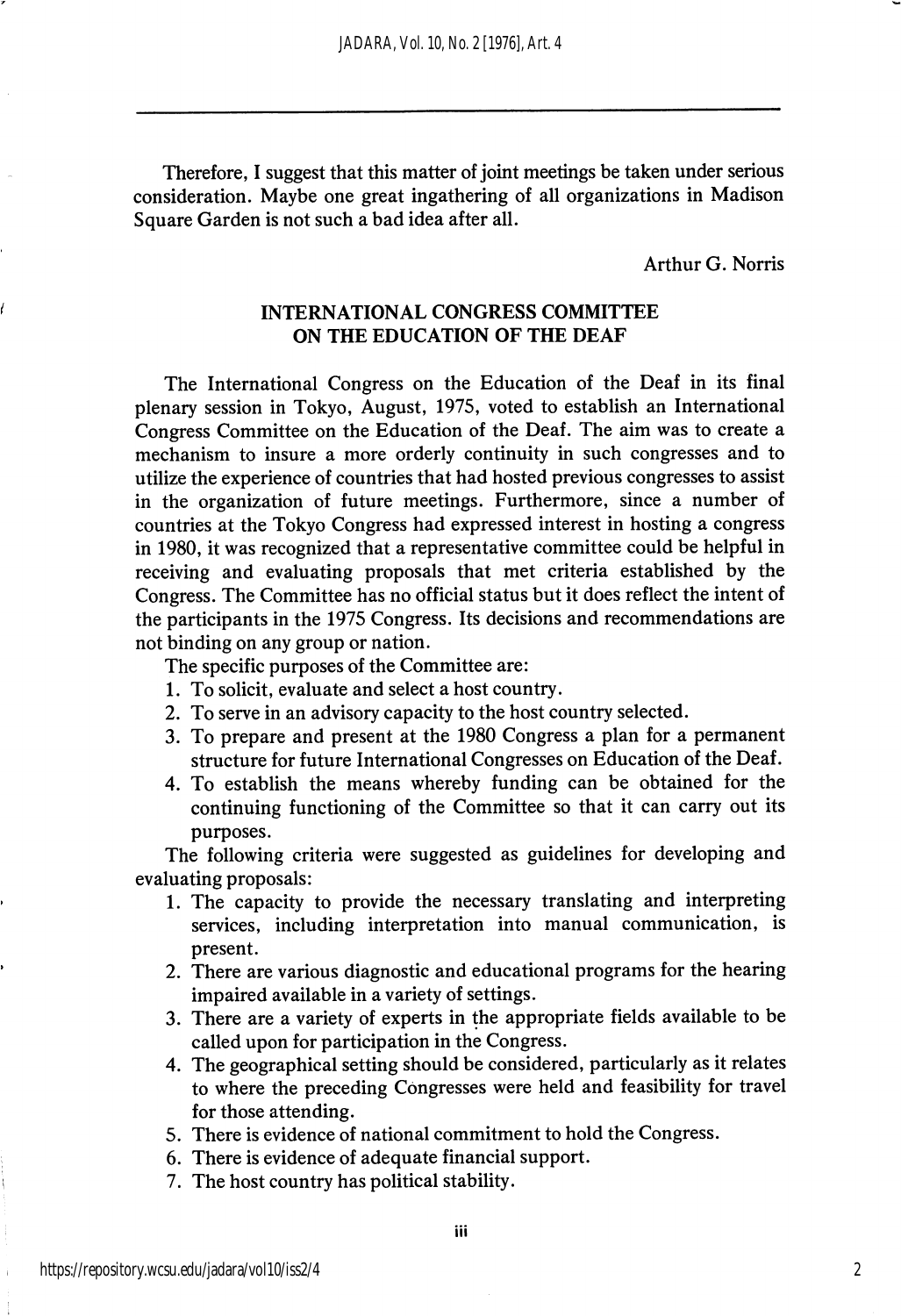The members of the Committee are:

Mrs. Catherine M. Abilla Inspector of Special Education Ministry of Education Kenya Society for the Deaf Nairobi, Kenya

Dr. Richard Brill, Superintendent California School for the Deaf Riverside, California

Ms. Julia E. Polito Castro, Principal Institute Oral Modelo Buenos Aires, Argentina

Dr. Sergia G. Esguerra Chief, Special Education Unit Region IV, Department of Education and Culture Banawe, Quezon City. Philippines

Dr. Pierre Gorman, Senior Research Fellow Faculty of Education Monash University Clayton, Victoria, Australia

Mrs. Rut Madebrink, Principal Manilla School for the Deaf Stockholm. Sweden

Mr. Oosima-Isao, Principal Nippon Rowa Gakko Tokyo, Japan

Dr. Dragoljub Vukotic, President World Federation of the Deaf Belgrade. Yugoslavia

Dr. S. Richard Silverman, Director Emeritus Central Institute for the Deaf St. Louis. Missouri — Chairman

3